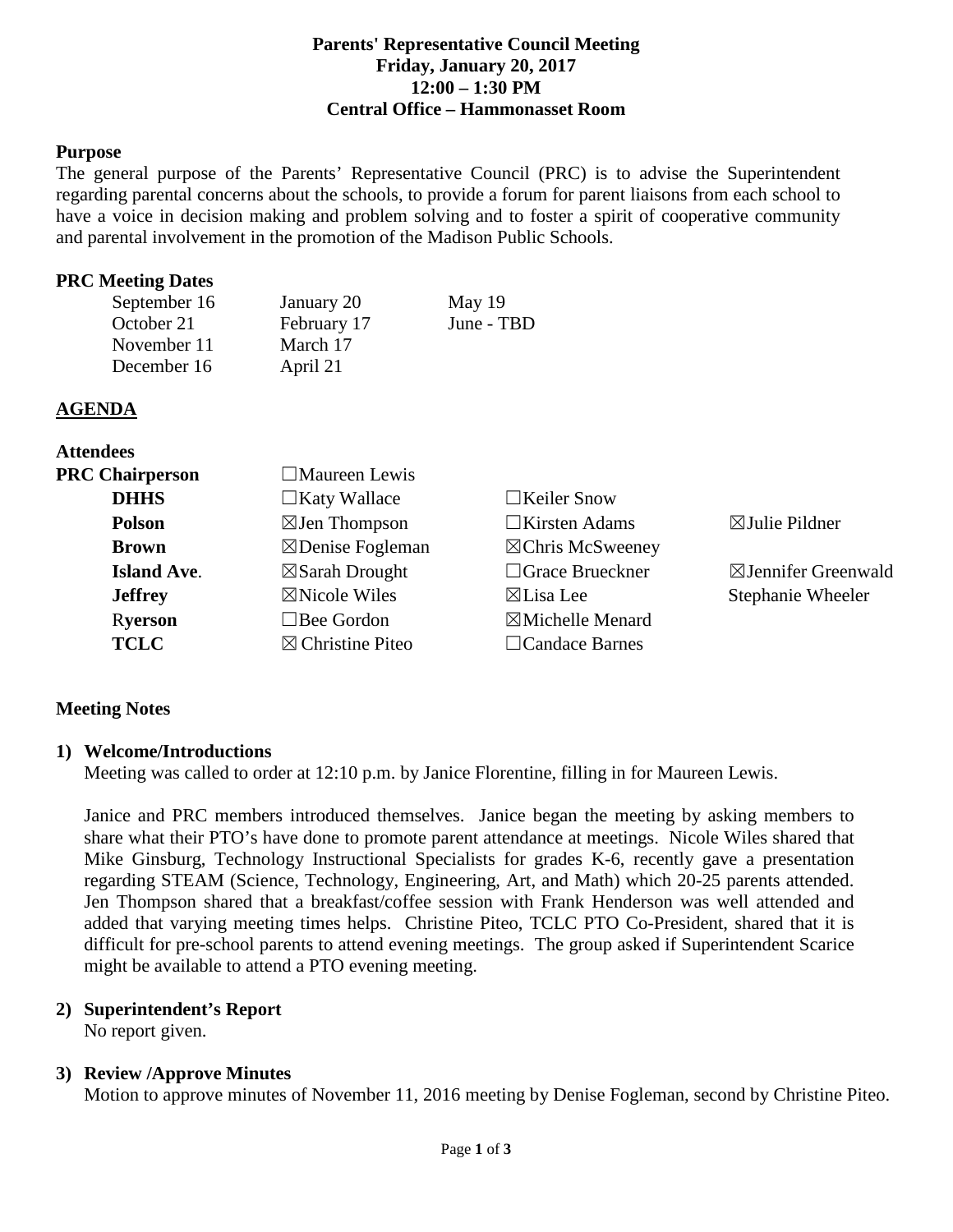## **4) Subcommittee Reports / Updates:**

- a) **DHHS** M.A.D.E.: No report.
- b) **Polson** Food Council Meeting dates: October 20, December 22, February 23, April 25. Colleen Balkan attended the December 22 Food Services meeting. The focus is on new food choices. Colleen reported the program has been well received by both students and staff. A breakfast menu is currently in development.
- c) **Brown** Transportation Council. Meeting dates: October 6, December 8, February 9, April 6. Chris McSweeney attended the December 8 meeting and reported it has been a great start to the school year in spite of time changes. The district operates 36 large buses, 14 small buses and 4 vans for private schools. All drivers attended Epipen training this summer.
- d) **Jeffrey** MYFS: Met on January 3. Angela Ahern, Assistant Director of Clinical Services and Melissa Balleto, Assistant Director of Prevention Services of MYFS spoke about the various programs offered. Two high school reps came who reported students are having a difficult time with time management. Do have a PAW group that meets monthly to discuss issues. Next meeting – 2/14,  $\frac{1}{7}$  p.m. at the Sr. Center (2<sup>nd</sup> Tuesday of the month).
- e) **Ryerson – Art Show:** Nothing to report**.**
- f) **IAS – Custodian Appreciation:** waiting on date.
- g) **TCLC:** Nothing to report.

## **5) Review: Roundtable**

- a) **DHHS** No report.
- b) **Polson** Jen Thompson reported teachers presented with Dunkin Donuts gift cards. Breakfast with Frank Henderson occurred on December 13. Screenagers showing to students on January 24; parents, January 25 at 7 p.m. Author Jordan Sonnenblick coming April 21.
- c) **Brown** new treasurer Megan Reh. Book fair scheduled for end of March. Box top drive is underway.
- d) **Island Ave**  book fair January 30, family night February 1. Trying to organize more fundraisers – family bingo night and dinner 1 Wednesday a month at Moxie. Valentine's Day – Vday grams – parents can write note to child and attach to a bracelet.
- e) **Jeffrey** Nicole Wiles reported on the book fair and asked if any school had considered taking scholastic cash instead of actual \$\$. Ben Franklin came to school. Upcoming events: Ice cream sundae bar and family math night in place of movie night in February.
- f) **Ryerson –** online spirit wear made \$121, plan on trying again. February 10 breakfast for dinner at Sr. Center, kids will come in p.j.'s. Michele Menard reported
- g) **TCLC**  held holiday lunch for teachers, parents participated.